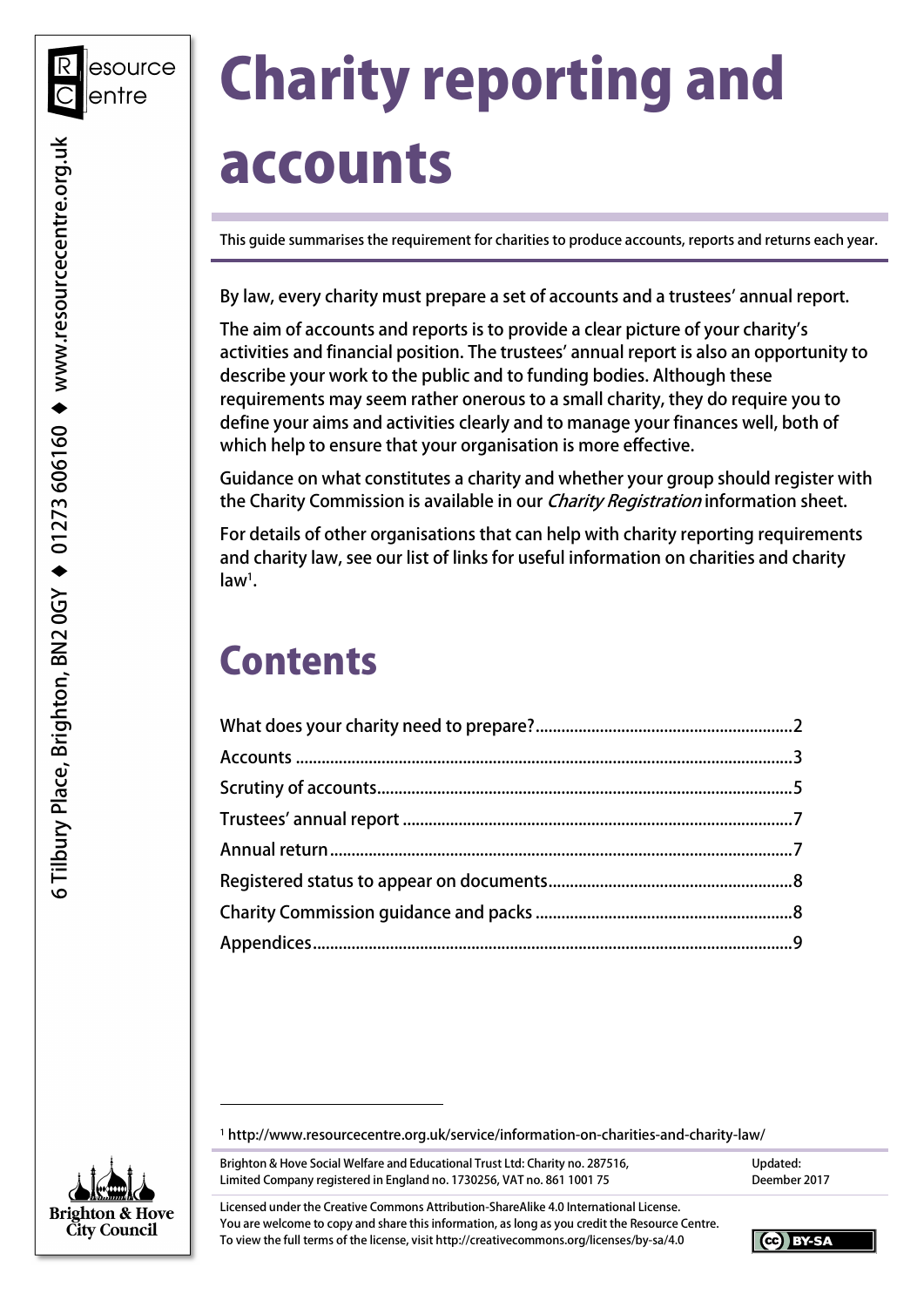# What does your charity need to prepare?

The type of accounts and report which a charity has to prepare depends on:

- ♦ its legal structure
- ♦ its income
- ♦ the value of its assets.

#### All charities

 Every charity, even if it is not required to register with the Charity Commission, must keep accounting records (these include cash books, receipts, records of grants, etc.) and prepare annual accounts (see page 3). You could also have a look at our information on Managing Money for help with this.

 All charities must also prepare a trustees' annual report, detailing your work for the year (see page 7).

 Irrespective of your legal obligations, your charity's constitution or other governing document may also require you to send the annual accounts and a trustees' annual report to members and approve them at an Annual General Meeting (AGM). It is certainly good practice to do so even if you are not required to by law.

#### Annual income of £5,000 to £25,000

 All charities with an annual income above £5,000 are required by law to register with the Charity Commission. Every registered charity must produce a trustees' annual report and make it available on request.

 Those with an income below £10,000 are required to submit an annual update to the Charity Commission, which includes changes to the charity's details, changes to trustee details, plus income and expenditure for the year.

 Those with annual income above £10,000 (and all CIOs, regardless of income) must submit an annual return to the Charity Commission within 10 months of the end of their financial year, which includes a trustees' annual report and information from your annual accounts.

#### Annual income between £25,000 and £250,000

 Charities with a gross annual income between £25,000 and £250,000 must have their annual accounts independently examined or audited (see page 5). These form part of the annual return, which must be submitted to the Charity Commission within 10 months of the end of the financial year with the trustees' annual report.

#### Annual income between £250,000 and £1m

 Charities with an annual income between £250,000 and £1m (with assets worth less than £3.26m) have to keep accruals accounts, which must be either audited or independently examined by an individual who is a member of a body approved by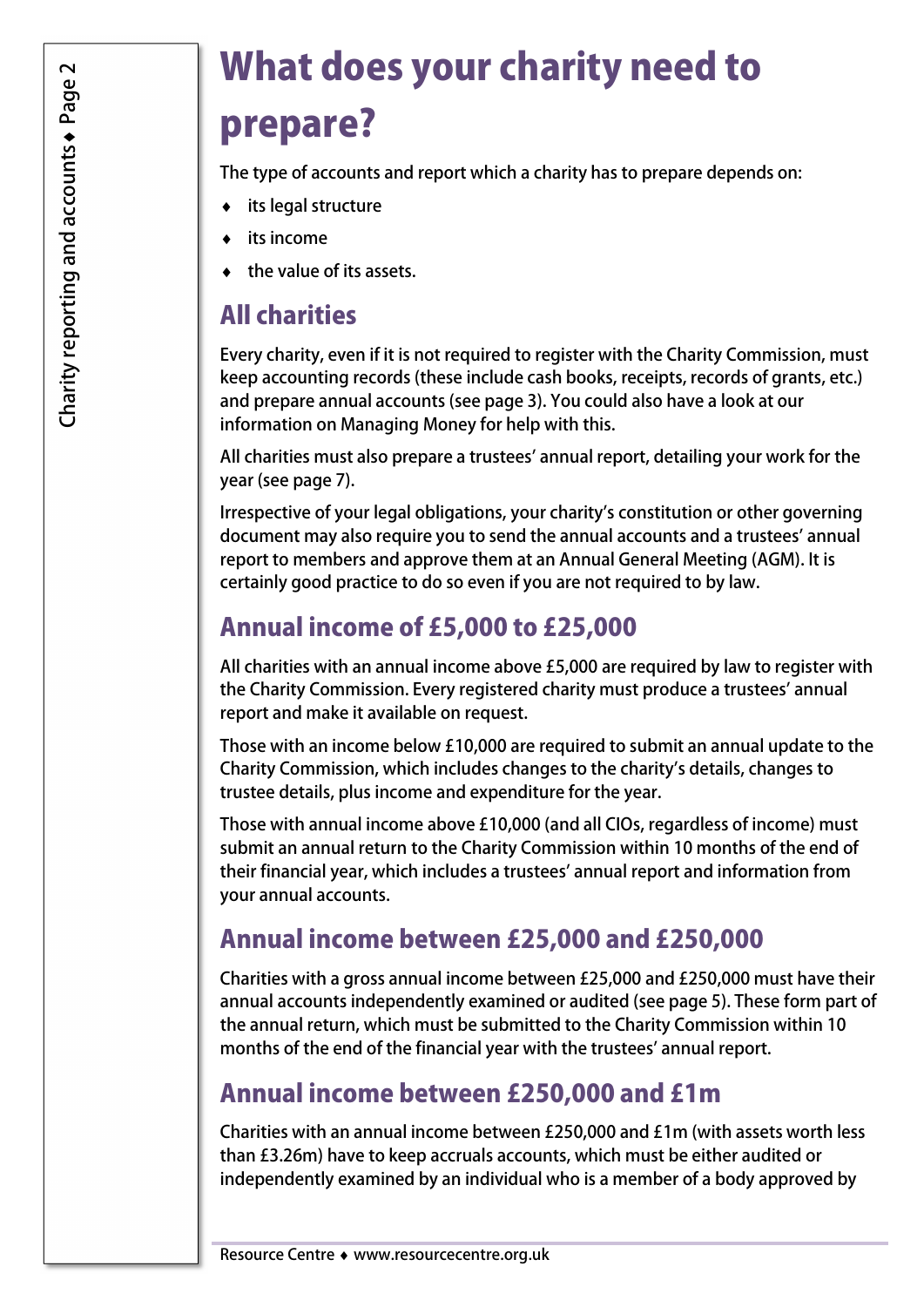the Charity Commission, such as the Association of Charity Independent Examiners (ACIE)<sup>2</sup>. These form part of the annual return, which must be submitted to the Charity Commission within 10 months of the end of the financial year with a trustees' annual report.

#### Annual income over £1m

 Charities with an annual income over £1m (or an annual income over £250,000 and assets worth more than £3.26m) must keep accruals accounts, which must be audited. These form part of the annual return, which must be submitted to the Charity Commission within 10 months of the end of the financial year with a trustees' annual report.

### Charitable companies

 A charitable company has to comply with both company law and charity law. This means they have to submit information to the Charity Commission and Companies House. All charitable companies have to keep accruals accounts, irrespective of income or assets. Details of requirements for charitable companies are in Appendix 3 (see page11)

### Charitable Incorporated Organisations (CIOs)

 All CIOs have to register with the Charity Commission, irrespective of income, and they all have to submit an annual return (see page 7). Details of requirements for accounts, reports and returns are in Appendix 2 (see page 10).

## Accounts

There are two forms of accounting:

- ♦ Receipts and payments
- ♦ Accruals

1

 The type of accounts required depends on whether the charity is a company and its income. A summary of these requirements is shown in the Appendices, starting on page 9.

### Receipts and Payments Accounts

 This is a simplified form of accounting which summarises the money received and paid out during the financial year. The final balance shows how much money your charity has at the end of the year.

 Unincorporated charities and CIOs with gross annual income under £250,000 may choose to prepare their accounts in this way.

 This type of accounting is much easier for a small charity whose financial dealings are fairly straightforward. However it does not always give a clear picture of the year's finances and can make it harder to compare one year with the next. For example, if you were to pay your annual insurance at the beginning of April and pay the

Resource Centre ♦ <www.resourcecentre.org.uk>

<sup>2</sup> <http://www.resourcecentre.org.uk/supplier/association-of-charity-independent-examiners-acie>/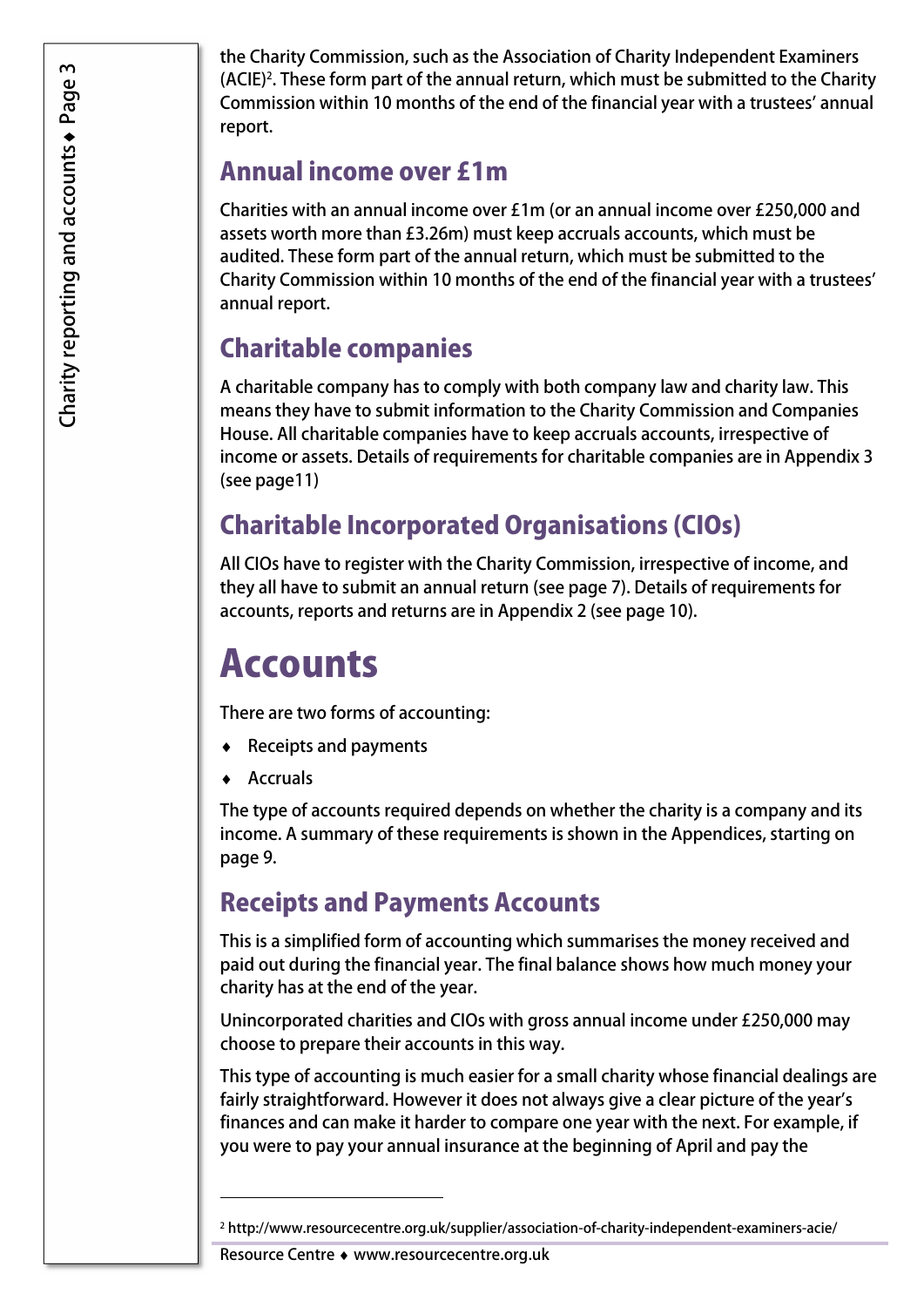following year's premium at the end of March, your accounts would show a large insurance bill in the first year and none in the following year.

 Charity law does not specify any format for preparing receipts and payments accounts but they should be prepared in a consistent way from year to year. If you present receipts and payments accounts, you must also provide a statement listing assets and liabilities at the end of the year.

Charity Commission pack CC16<sup>3</sup> gives guidance on the preparation of receipts and payments accounts.

#### Accruals Accounts

 When the financial structure of the charity becomes more complicated, it may be better to adopt accruals accounting. You may need to get professional advice if you move over to accruals accounting in order to ensure that you make the change smoothly and keep the right sort of records during the year to enable your charity to complete the annual accounts required.

 All charitable companies must prepare accruals accounts. Unincorporated charities and CIOs must prepare accruals accounts if their annual income is over £250,000.

 Accruals accounts present a clearer picture of the charity's finances during the year. They show income and expenditure as these relate to the year in question, rather than simply recording money received and paid out. The balance sheet gives a 'snapshot' of the charity's financial position at the end of the year.

 Accruals accounts adjust for debtors (anyone who owes you money), creditors (those you owe money to) and accruals (money you owe for services such as electricity, gas and telephone but which you have not yet been invoiced for).

 Accruals accounts also show the value of assets (equipment, land and buildings) in a different way. For example, the full cost of equipment above a certain price is not shown as expenditure. It is an asset to the charity as it has a resale value, although this declines over time. This equipment (known as capital equipment) is therefore depreciated over a period of, say, 4 years and the annual charge for depreciation is shown as expenditure. The current value of the equipment is shown on the balance sheet as an asset, together with the value of all the other resources of the charity.

 A charity preparing accruals accounts must follow the Statement of Recommended Practice (Charities SORP). The report and accounts must consist of a balance sheet, a statement of financial activities (SOFA) showing incoming resources and how they were used, and explanatory notes. Use the Charity SORP website<sup>4</sup> to help you find the right guidelines for your charity.

1

<sup>3</sup> <https://www.gov.uk/government/publications/charity-accounting-templates-receipts-and-payments>accounts

<sup>4</sup> <http://www.charitiessorp.org>/

 Resource Centre ♦ <www.resourcecentre.org.uk>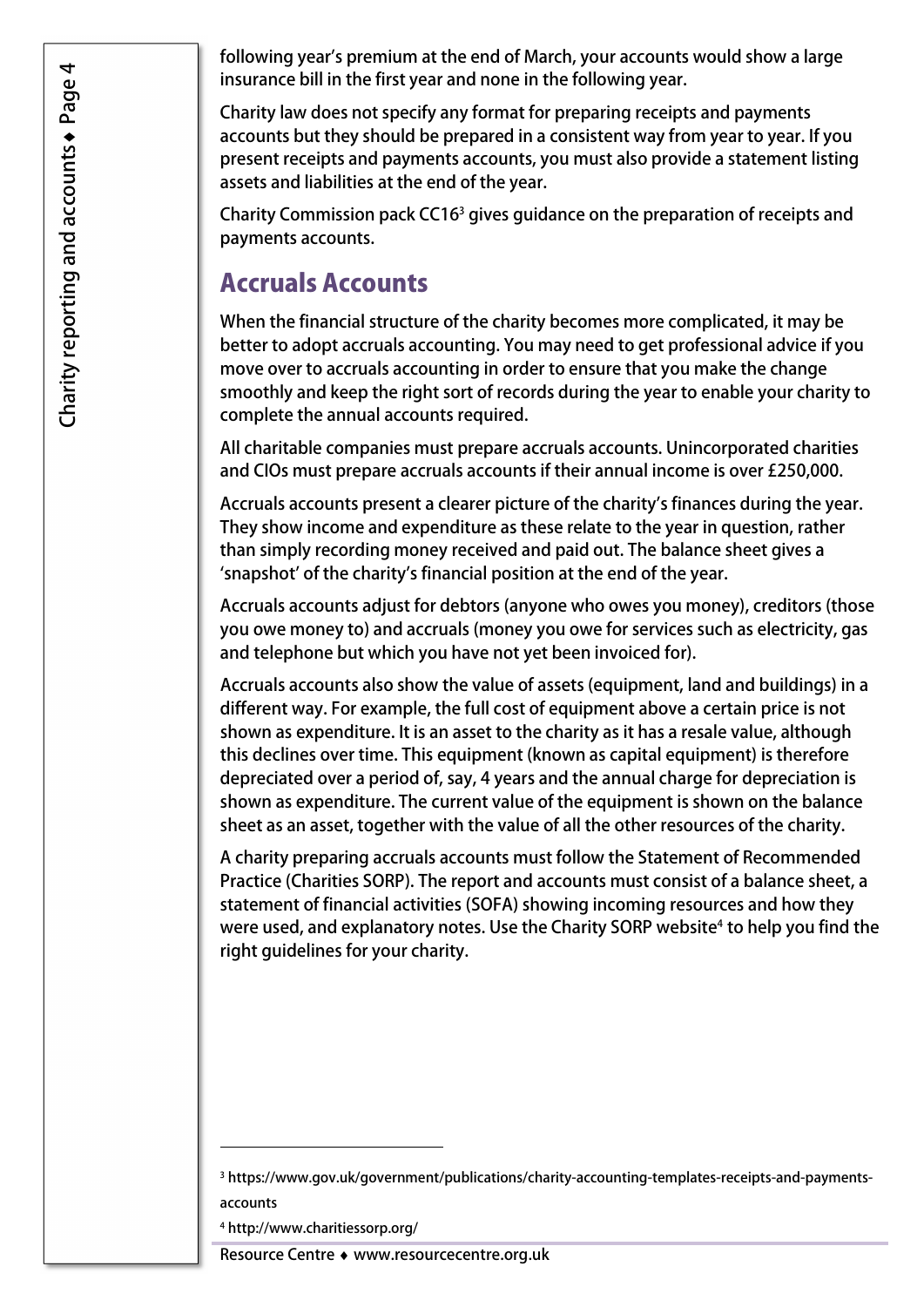# Scrutiny of accounts

There are two types of external scrutiny of accounts:

- Independent examination
- **Audit**

 All charities with an annual income above £25,000 are required to have either an independent examination or accounts or an audit. All charities with an annual income above £1m (or with an income over £250,000 and assets above £3.26m) are required to have an audit.

 For other charities, the type of scrutiny required depends on a charity's legal structure, income, and the wording in its constitution.

- ♦ For unincorporated charities, see Appendix 1 (page 9)
- ♦ For Charitable Incorporated Organisations, see Appendix 2 (page 10)
- ♦ For charitable companies, see Appendix 3 (page 11)

#### Independent examination of accounts

 This is the process of scrutinising a charity's accounts below the level of a professional audit. The procedures are defined by law and by the Directions of the Charity Commission. The independent examiner will gain an understanding of the charity, look at the accounts and supporting documents and write an independent report to accompany the accounts and trustees' annual report.

 The duty of the independent examiner is to give what is called 'negative assurance'. After looking at the evidence, the examiner reports whether or not certain matters "have come to my attention". These include lack of accounting records and the failure of accounts to comply with the Charities Act. As well as scrutinising the accounts, the independent examiner may also help prepare the accounts in the format required and help prepare the trustees' annual report.

 When choosing an independent examiner, you should make sure that he or she is fully independent of your charity and able to carry out a proper charity independent examination. An independent examiner may be, for example, a charity treasurer or finance worker, or an accountant from industry or the public sector. The key is that they must have a good understanding of charity finance and the law.

 For charities with an income above £250,000 the examiner must have a professional qualification or be a member of a body specified in the Charities Act 2006, such as the Association of Charity Independent Examiners (ACIE)<sup>5</sup>.

The Charity Commission guidance for trustees on independent examinations (CC31) $^6$  includes a section on 'How to select your examiner', and ACIE can give you the details of local examiners who are on its register.

For more information, see our sheet *Examinations of accounts*.

<sup>6</sup> <https://www.gov.uk/government/publications/independent-examination-of-charity-accounts>trustees-cc31

1

 <sup>5</sup> <http://www.resourcecentre.org.uk/supplier/association-of-charity-independent-examiners-acie>/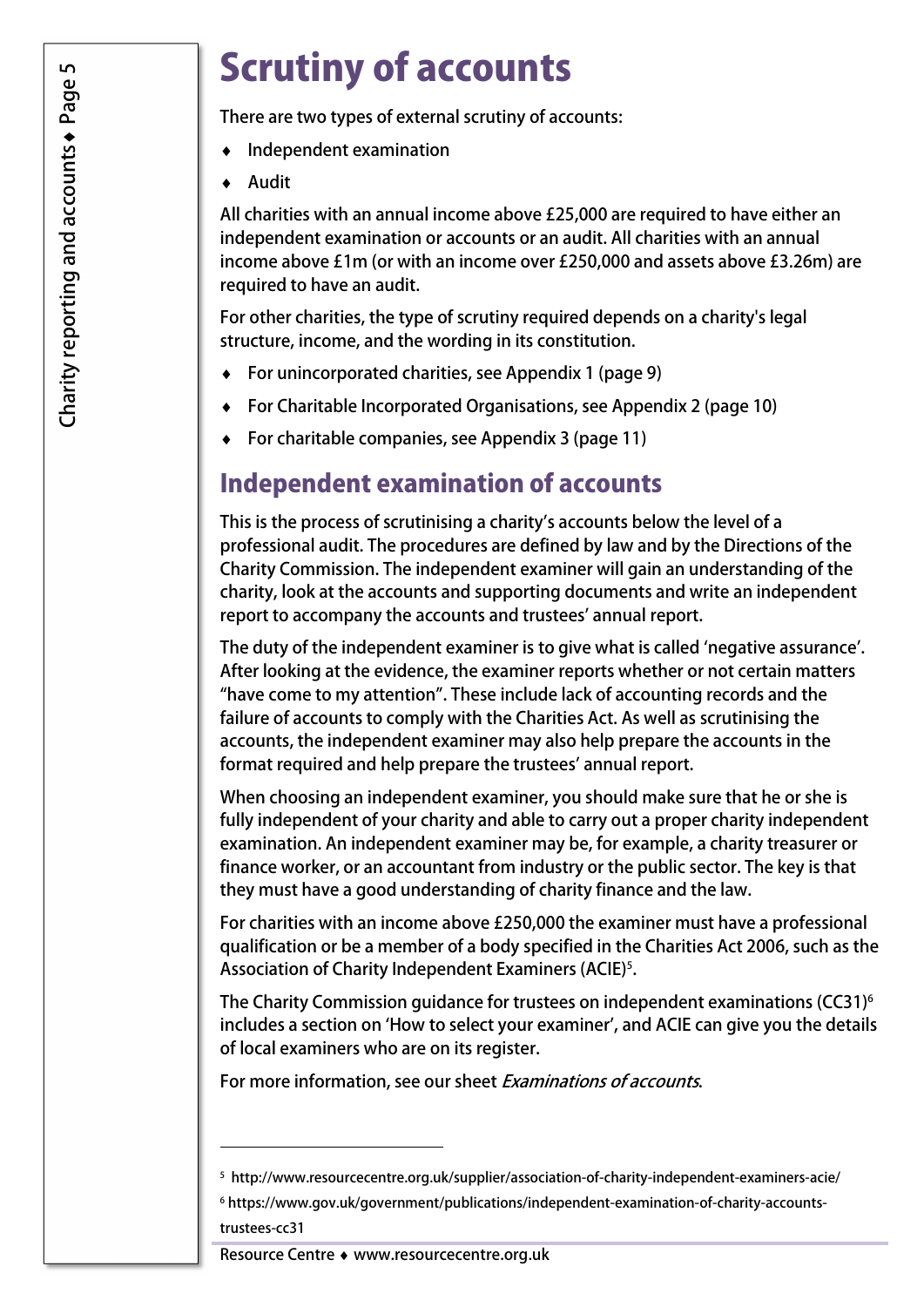#### Audit

 The audit process is defined by law and is carried out by a registered auditor (a chartered accountant). An audit is the highest level of scrutiny of accounts and the auditor looks for positive evidence to enable the accounts to be described as a "true and fair" view.

 Every charity with an annual income above £1 million (or with an income over £250,000 and assets above £3.26m) is required to have an audit. Other charities need to have an audit only if this is specified in their governing document (e.g. constitution or trust deed). See below for details of what to look for.

 Funding and other bodies may ask inappropriately for a copy of your audited accounts, as the term 'audit' is often used very loosely. If your charity is not required to have an audit, point this out and send them your annual accounts together with the independent examiner's report.

#### Check your governing document

 Even if your charity is not required by law to have your accounts externally scrutinised in any particular way, your governing document (constitution or trust deed) may require you to do so anyway.

 Confusingly, the term "audit", when written in a governing document, doesn't always mean a full audit.

- ♦ If your constitution says your accounts should be independently examined, you can have an independent examination of accounts if your income is under £1m (or under £250,000 and assets worth more than £3.26m).
- ♦ If your constitution was approved before 1993 and refers to an "audit", you can still have an independent examination of accounts if your income is under £1m (or under £250,000 and assets worth more than £3.26m). This is because, before the 1993 Charities Act, then 'audit' meant 'the appropriate external scrutiny required by the current legislation'.
- ♦ If your constitution was approved before 1993 and says that your accounts should be audited by a professional auditor, you do need to have an audit, irrespective of your charity's income.
- ♦ If your constitution was approved after 1993 and refers to an "audit", you do need to have an audit, irrespective of your charity's income.

 If your constitution requires you to have an audit and you don't want to, you could consider changing your constitution. You will need to get Charity Commission approval to do this unless your constitution includes the power of amendment. For help with this, look at the Charity Commission's guidance on changing your charity's governing document (CC36)<sup>7</sup>.

Resource Centre ♦ <www.resourcecentre.org.uk>

1

<sup>7</sup> <https://www.gov.uk/government/publications/changing-your-charitys-governing-document>cc36/changing-your-charitys-governing-document-cc36#33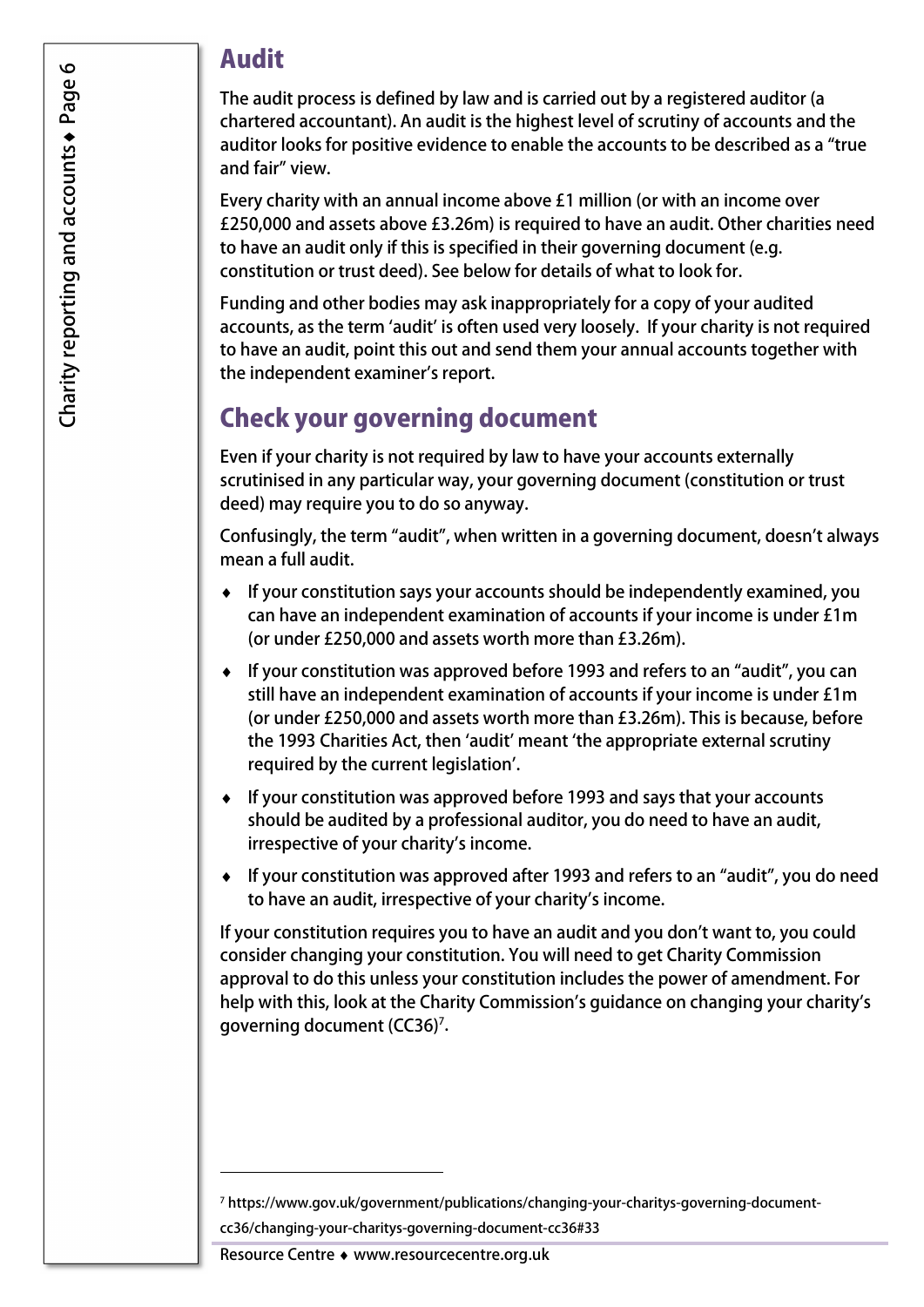## Trustees' annual report

 Every charity must prepare a trustees' annual report The report should explain the aims of the charity and how it is achieving them. It is a chance to show the benefit to the public of the charity's work and also show funders how their money was used and what was achieved with it. Every charity with a gross income above £25,000 must submit its trustees' annual report to the Charity Commission.

 There are legal requirements for the contents of the report and these depend on the type of charity and its income. Charities with an income under £1m (or under £250,000 and assets under £3.26m) only need to prepare a simplified trustees' annual report, including the charity's aims and achievements, names of trustees, the structure of the charity and a brief financial review. There is guidance on what to include on the Charity Commission webpage "Prepare a charity trustees' annual report"8 .

 You can choose to include extra information if you want to. You may find it useful to look at the report of a charity similar to your own. There are many charities that will make one available. The Charity Commission also publish a range of sample reports<sup>9</sup>.

### Annual return

 An annual return is an online form that must be completed each year by registered charities with annual income over £10,000 and all Charitable Incorporated Organisations. You must return your completed annual return to the Charity Commission by the deadline given on the return, which will be 10 months after the end of your financial year.

 Registered charities with a gross income below £10,000 (and which are not CIOs) have to complete an annual update, in order to keep their entry on the charity register up to date.

 Charities required to complete an annual return will receive an email reminder. Most of the information you need for your annual return will be in your accounts or your trustees' annual report.

 If your charity has an income of £25,000 or more, you must state if any serious incidents took place in the last year, such as fraud, or risk to beneficiaries.

 Before completing an annual return, registered charities are also required by law to update their charity's details on the Charity Commission website $^{10}$ .

<sup>-</sup>

<sup>8</sup> <https://www.gov.uk/guidance/prepare-a-charity-trustees-annual-report>

<sup>9</sup> <https://www.gov.uk/government/publications/example-trustees-annual-reports-and-accounts-for>-

charities

<sup>10</sup> <https://www.gov.uk/change-your-charitys-details>

 Resource Centre ♦ <www.resourcecentre.org.uk>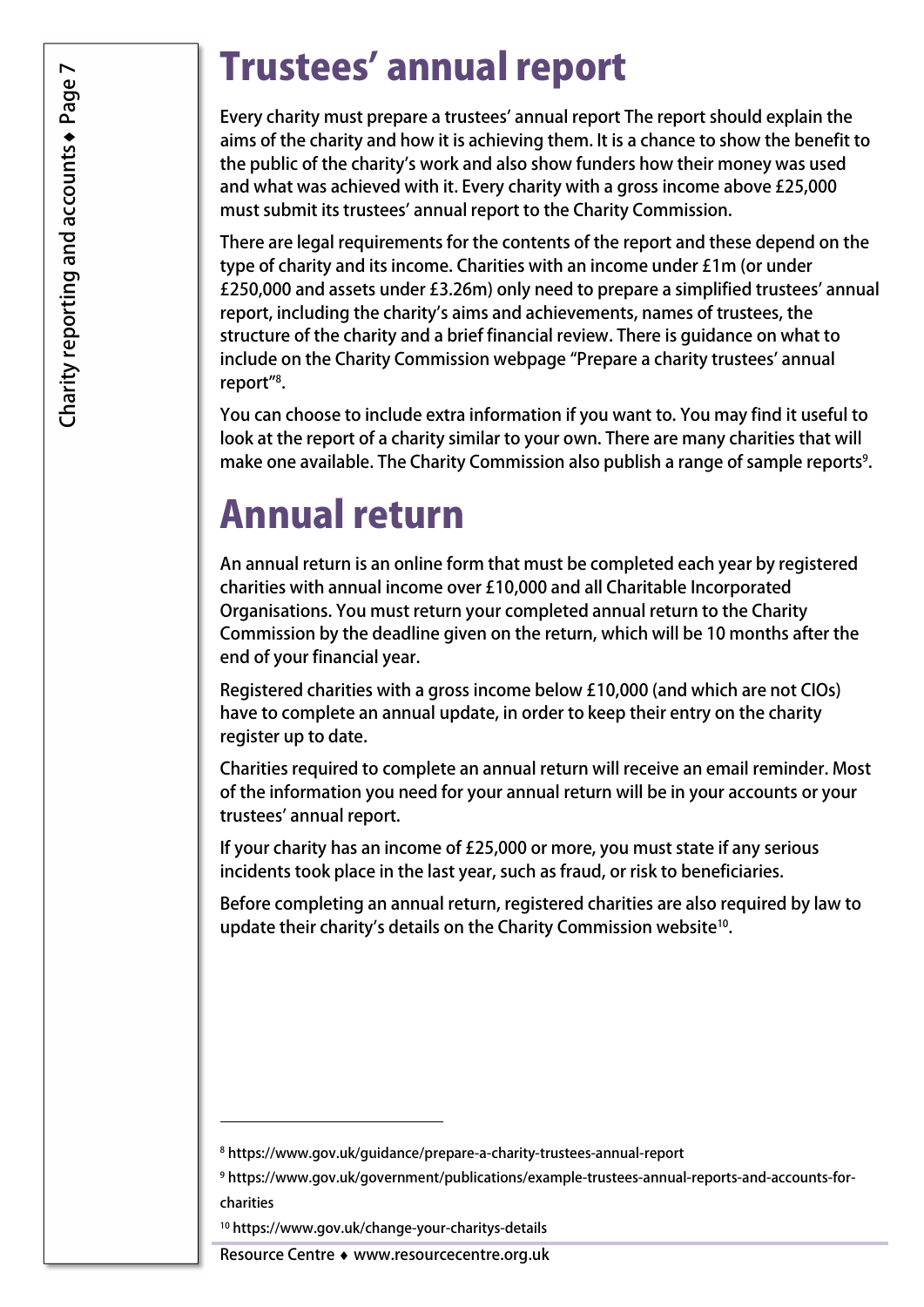# Registered status to appear on documents

 A registered charity with a gross income of £10,000 or more in the last financial year is required by law to state on a range of documents that it is a registered charity and to quote its registration number. These documents include cheques, headed notepaper, advertisements, notices, material placed on websites and any documents used for fundraising or membership purposes.

# Charity Commission guidance and packs

 The Charity Commission provides useful guidance and information to help you prepare your accounts, trustees' annual report and annual return.

The following publications are particularly useful.

*Charity Reporting and Accounting: the essentials (CC15c)<sup>11</sup> – guide to the accounts,*  annual reports and annual returns which charities are required to prepare from accounting years beginning on or after 31st March 2015.

Charities SORP<sup>12</sup> – full details of the 'Statement of Recommended Practice' which defines the type and content of accounts and trustees' annual reports. This is relevant to every charity, and is essential for charities preparing accruals accounts.

*Receipts and Payments accounts pack (CC16)<sup>13</sup> –* templates for charities preparing receipts and payments accounts and forms for completing the accounts and the trustees' annual report.

*Accruals accounts pack (CC17)<sup>14</sup> –* templates for non-company charities preparing accruals accounts and forms for completing the accounts and the trustees' annual report.

*Charities and Public Benefit<sup>15</sup> –* Advice on how to report on the public benefit of your charity.

*Independent Examination of Charity Accounts: Trustees (CC31)<sup>16</sup> –* Advice about independent examinations of accounts.

*Prepare a charity annual return<sup>17</sup> -* Advice about preparing an annual return.

1

<sup>17</sup> <https://www.gov.uk/guidance/prepare-a-charity-annual-return>

Resource Centre ♦ <www.resourcecentre.org.uk>

<sup>11</sup> <https://www.gov.uk/government/publications/charity-reporting-and-accounting-the-essentials>march-2015-cc15c

<sup>12</sup> <http://www.charitiessorp.org>/

<sup>13</sup> <https://www.gov.uk/government/collections/receipts-and-payments-accounts-pack-cc16>

<sup>14</sup> <https://www.gov.uk/government/collections/accruals-accounts-pack-cc17-sorp-frs-102>

<sup>15</sup> <https://www.gov.uk/government/publications/public-benefit-reporting-pb3>

<sup>16</sup> <https://www.gov.uk/government/publications/independent-examination-of-charity-accounts>trustees-cc31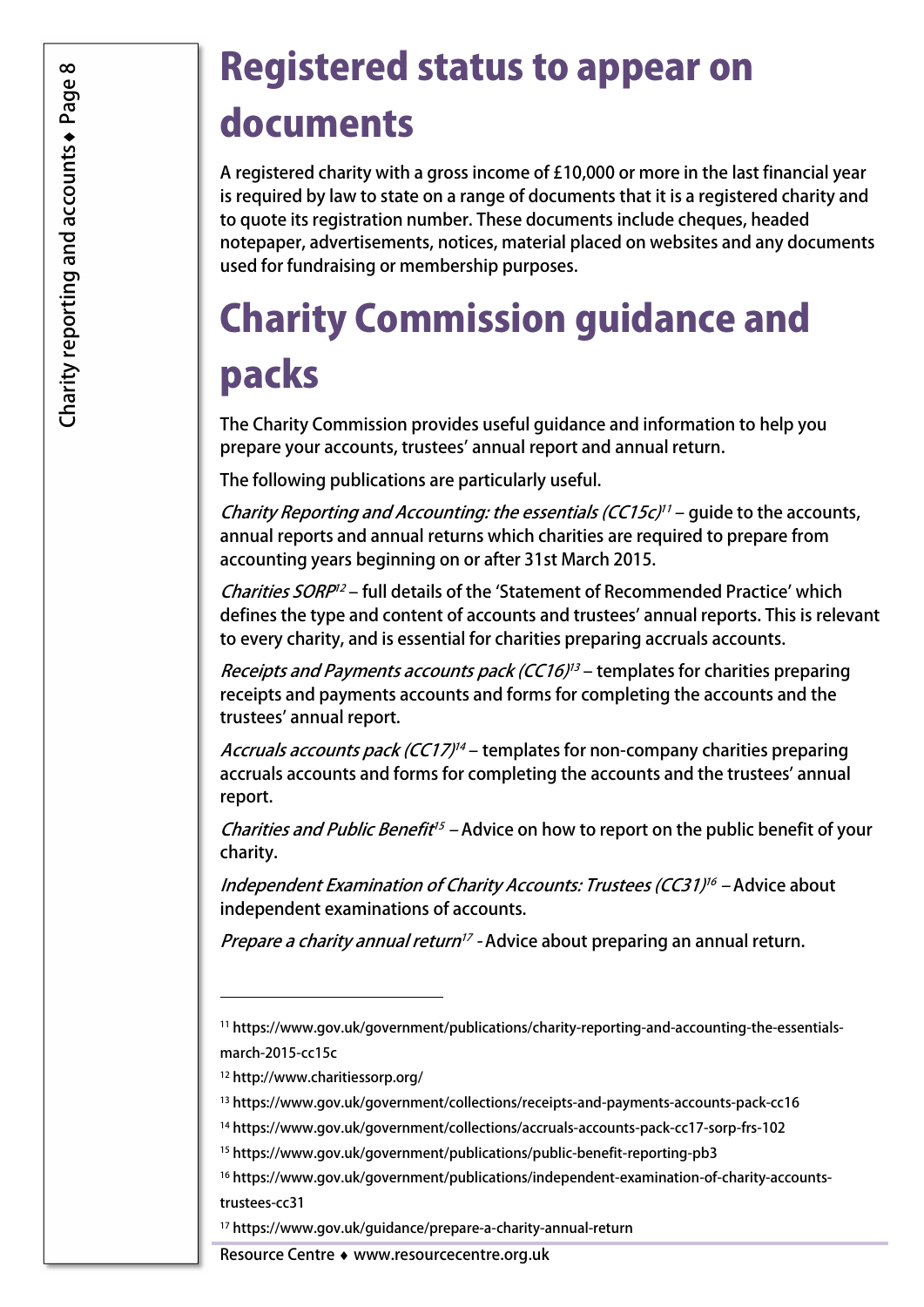# Appendices

### Appendix 1: summary of requirements for unincorporated charities

| These requirements apply to unincorporated charities, including unincorporated associations and charitable trusts. |                                                                                                                           |                                                                                                        |                                                                                                        |                                                                                                                               |                                                                                                                        |                                                                       |  |
|--------------------------------------------------------------------------------------------------------------------|---------------------------------------------------------------------------------------------------------------------------|--------------------------------------------------------------------------------------------------------|--------------------------------------------------------------------------------------------------------|-------------------------------------------------------------------------------------------------------------------------------|------------------------------------------------------------------------------------------------------------------------|-----------------------------------------------------------------------|--|
| <b>Accounting</b><br><b>Requirements</b>                                                                           | Gross income up<br>to £5,000                                                                                              | <b>Gross income</b><br>£5,000 to<br>£10,000                                                            | <b>Gross income</b><br>£10,000 to<br>£25,000                                                           | <b>Gross income</b><br>£25,000 to<br>£250,000                                                                                 | <b>Gross income</b><br>£250,000 to<br>£1m18                                                                            | <b>Gross income</b><br>above £1m19                                    |  |
| <b>Register with</b><br><b>Charity</b><br>Commission                                                               | Not required                                                                                                              | Yes                                                                                                    | Yes                                                                                                    | Yes                                                                                                                           | Yes                                                                                                                    | Yes                                                                   |  |
| <b>Type of</b><br><b>Accounts</b>                                                                                  | Receipts and<br>payments. May<br>choose accruals                                                                          | Receipts and<br>payments. May<br>choose accruals                                                       | Receipts and<br>payments. May<br>choose accruals                                                       | Receipts and<br>payments. May<br>choose accruals                                                                              | <b>Accruals</b>                                                                                                        | <b>Accruals</b>                                                       |  |
| <b>Scrutiny of</b><br><b>Accounts</b>                                                                              | No independent<br>examination of<br>accounts or audit<br>required, unless<br>stated in<br>constitution                    | No independent<br>examination of<br>accounts or audit<br>required, unless<br>stated in<br>constitution | No independent<br>examination of<br>accounts or audit<br>required, unless<br>stated in<br>constitution | <b>Either</b><br>independent<br>examination of<br>accounts or<br>audit, unless<br>specified in<br>constitution. <sup>20</sup> | Either<br>independent<br>examination of<br>accounts or<br>audit, unless<br>specified in<br>constitution. <sup>21</sup> | <b>Full audit</b>                                                     |  |
| Trustees'<br><b>Annual Report</b>                                                                                  | Not required by<br>Charity<br><b>Commission but</b><br>must be available<br>to public on<br>request.                      | Not required by<br>Charity<br><b>Commission but</b><br>must be available<br>to public on<br>request    | Not required by<br>Charity<br><b>Commission but</b><br>must be available<br>to public on<br>request    | Simplified annual<br>report.                                                                                                  | Simplified<br>annual report.                                                                                           | <b>Full annual</b><br>report                                          |  |
| <b>Filing of</b><br><b>Annual Report</b><br>and Accounts                                                           | <b>Filing not</b><br>required. Keep<br>accounts<br>available for<br>inspection.                                           | <b>Filing not</b><br>required. Keep<br>accounts<br>available for<br>inspection                         | Only if requested<br>by Charity<br>Commission                                                          | <b>File with Charity</b><br>Commission<br>within 10 months                                                                    | <b>File with Charity</b><br>Commission<br>within 10<br>months                                                          | File with<br>Charity<br>Commission<br>within 10<br>months             |  |
| <b>Annual Return</b>                                                                                               | Not required<br>unless charity is<br>registered with<br>Charity<br>Commission, in<br>which case<br>annual update<br>only. | No. Fill in annual<br>update only                                                                      | Complete return<br>within 10 months<br>of end of<br>financial year                                     | Complete return<br>within 10 months<br>of end of<br>financial year                                                            | Complete return<br>within 10<br>months of end<br>of financial year                                                     | Complete<br>return within<br>10 months of<br>end of<br>financial year |  |

 $\Box$ 

j

<sup>&</sup>lt;sup>18</sup> and gross assets under £3.26m

 $^{19}$  Or gross assets above £3.26m (and income above £250,000).

 $^{20}$  It is strongly recommended that any non-company charity with an income between £100,000 and £250,000 uses an examiner that is a member of a body specified by the Charities Act 2006.

 $^{21}$  . If a charity with a gross income above £250,000 chooses an independent examination, the examiner must be member of a body specified by Charities Act 2006.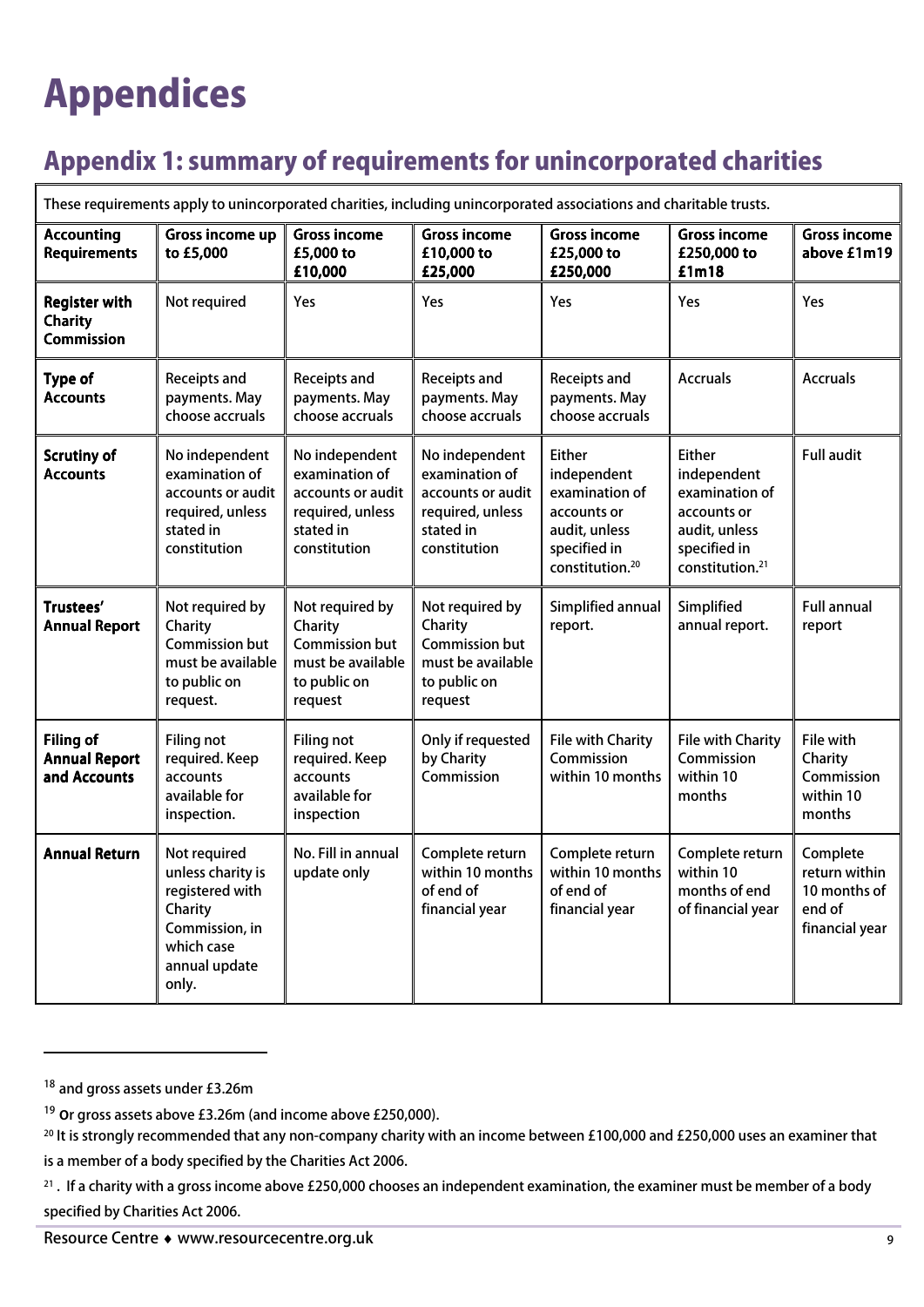### Appendix 2: summary of requirements for CIOs

|                                                             | rnese requirements apply to enamtable incorporated organisations (eros)                                     |                                                                                                             |                                                                                                             |                                                                                                                                    |                                                                                                                     |                                                                       |
|-------------------------------------------------------------|-------------------------------------------------------------------------------------------------------------|-------------------------------------------------------------------------------------------------------------|-------------------------------------------------------------------------------------------------------------|------------------------------------------------------------------------------------------------------------------------------------|---------------------------------------------------------------------------------------------------------------------|-----------------------------------------------------------------------|
| <b>Accounting</b><br><b>Requirements</b>                    | Gross income up<br>to £5,000                                                                                | <b>Gross income</b><br>£5,000 to<br>£10,000                                                                 | <b>Gross income</b><br>£10,000 to<br>£25,000                                                                | <b>Gross income</b><br>£25,000 to<br>£250,000                                                                                      | <b>Gross income</b><br>£250,000 to<br>£1m <sup>22</sup>                                                             | <b>Gross income</b><br>above £1m <sup>23</sup>                        |
| <b>Register with</b><br><b>Charity</b><br><b>Commission</b> | Yes                                                                                                         | Yes                                                                                                         | Yes                                                                                                         | Yes                                                                                                                                | Yes                                                                                                                 | Yes                                                                   |
| <b>Type of</b><br><b>Accounts</b>                           | Receipts and<br>payments. May<br>choose accruals                                                            | Receipts and<br>Payments. May<br>choose accruals                                                            | Receipts and<br>Payments. May<br>choose accruals                                                            | Receipts and<br>Payments. May<br>choose accruals                                                                                   | <b>Accruals</b>                                                                                                     | <b>Accruals</b>                                                       |
| <b>Scrutiny of</b><br><b>Accounts</b>                       | No independent<br>examination of<br>accounts or full<br>audit required,<br>unless stated in<br>constitution | No independent<br>examination of<br>accounts or full<br>audit required,<br>unless stated in<br>constitution | No independent<br>examination of<br>accounts or full<br>audit required,<br>unless stated in<br>constitution | <b>Either</b><br>independent<br>examination of<br>accounts or full<br>audit, unless<br>specified in<br>constitution. <sup>24</sup> | Full audit. If<br>gross assets are<br>below £3.26m<br>an independent<br>examination is<br>sufficient. <sup>25</sup> | <b>Full audit</b>                                                     |
| Trustees'<br><b>Annual Report</b>                           | <b>File with Charity</b><br>Commission<br>within 10 months                                                  | <b>File with Charity</b><br>Commission<br>within 10 months                                                  | <b>File with Charity</b><br>Commission<br>within 10 months                                                  | <b>File with Charity</b><br>Commission<br>within 10 months                                                                         | <b>File with Charity</b><br>Commission<br>within 10<br>months                                                       | File with<br>Charity<br>Commission<br>within 10<br>months             |
| <b>Filing of</b><br><b>Annual Report</b><br>and Accounts    | <b>File with Charity</b><br>Commission<br>within 10 months                                                  | <b>File with Charity</b><br>Commission<br>within 10 months                                                  | <b>File with Charity</b><br>Commission<br>within 10 months                                                  | <b>File with Charity</b><br>Commission<br>within 10 months                                                                         | <b>File with Charity</b><br>Commission<br>within 10<br>months                                                       | File with<br>Charity<br>Commission<br>within 10<br>months             |
| <b>Annual Return</b>                                        | Complete return<br>within 10 months<br>of end of<br>financial year                                          | Complete return<br>within 10 months<br>of end of<br>financial year                                          | Complete return<br>within 10 months<br>of end of<br>financial year                                          | Complete return<br>within 10 months<br>of end of<br>financial year                                                                 | Complete return<br>within 10<br>months of end<br>of financial year                                                  | Complete<br>return within<br>10 months of<br>end of<br>financial year |

These requirements apply to Charitable Incorporated Organisations (CIOs)

j

 <sup>22</sup> and gross assets under £3.26m

 $^{23}$  or gross assets above £3.26m (and income above £250,000).

 $^{24}$  It is strongly recommended that any non-company charity with an income between £100,000 and £250,000 uses an examiner that

 is a member of a body specified by the Charities Act 2006.

<sup>&</sup>lt;sup>25</sup> If a charity with a gross income above £250,000 chooses an independent examination, the examiner must be member of a body specified by Charities Act 2006.